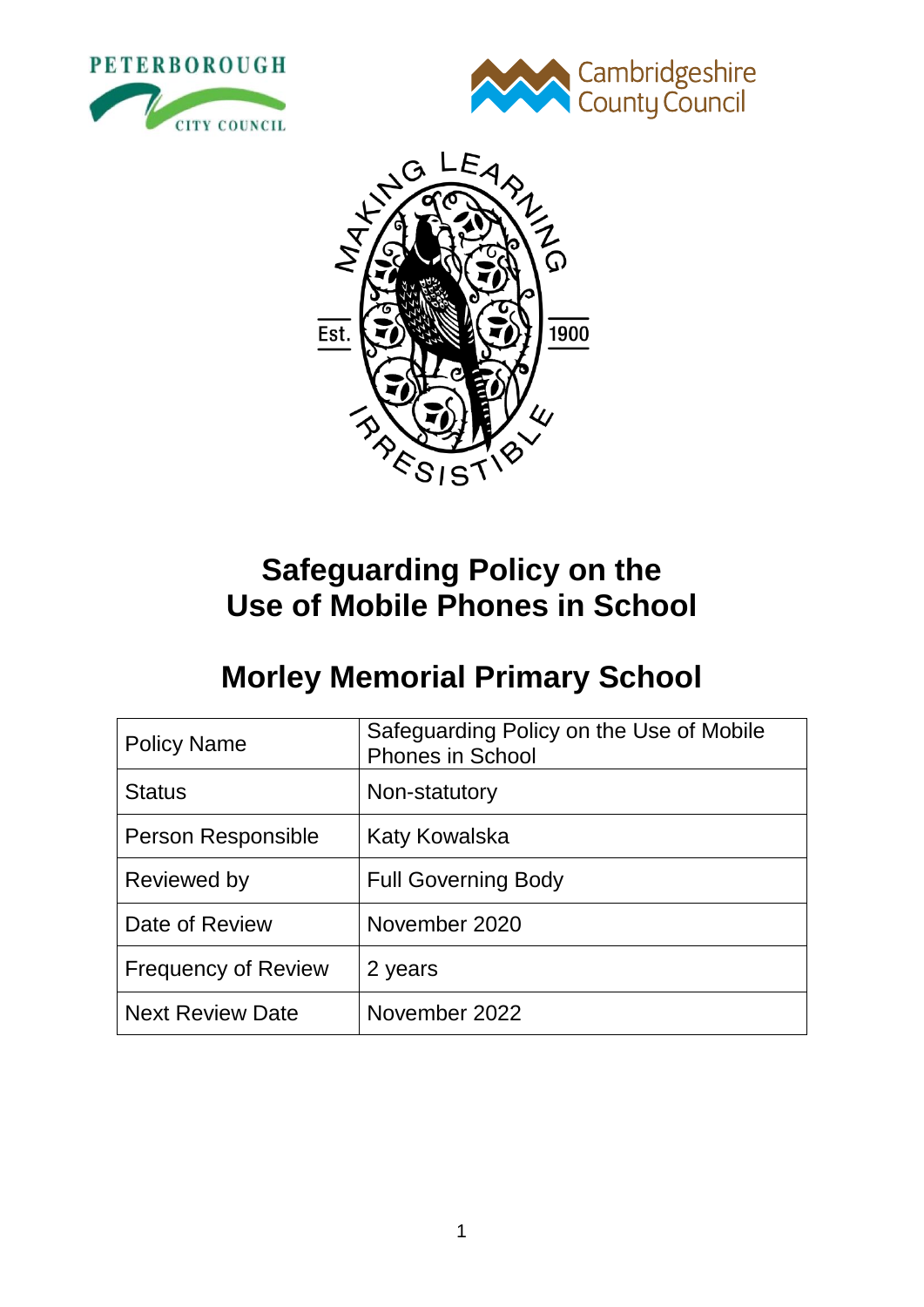## **Policy on the Use of Mobile Phones in School**

#### *Aspects relating to Covid19 are in Red MMPS additions are in light blue*

*This Policy relates to Morley Memorial Primary School's E-Safety and Acceptable Use Policy, MMPS Safeguarding and Child Protection Policy, MMPS Code of Conduct.*

While mobile phones and personal communication devices are commonplace in today's society, it is recognised that personal mobile phones have the potential to be used inappropriately.

Effective guidance is in place to avoid the use of mobile phones causing unnecessary disruptions and distractions within the workplace, and to ensure effective safeguarding practice is promoted to protect against potential misuse.

Most mobile phones now offer Internet and email access, alongside messaging, camera, video and sound recording. Mobile phones alongside other forms of technology are changing the way and speed in which we communicate. They can provide security and reassurance; however there also associated risks. Safeguarding of children within the school is paramount.

The launch on the NHS Test and Trace App, which is available for those aged sixteen or over to download, has reinforced the need for school's to have a clear policy in place with regards to staff, pupil and visitor use of mobile phones.

## **School staff:**

Staff may wish to have their personal mobile phones at work for use in case of emergencies, however, there is a clear expectation that all personal use is limited to areas and times when there are no children present, or likely to be present, i.e. before school, at break times when off duty, or after children's school hours.

**•** The school expects staff to lead by example. Other than in agreed exceptional circumstances, mobile phones should be switched off or on silent and left in a safe place, out of sight, during lesson times. If ever it has been deemed necessary to use a personal phone within lesson time, for example, making use of a timer function for teaching purposes, that purpose should be made clear to other children and/or adults in the class so that clarity of purpose is unambiguous and high standards of professional conduct are maintained and seen to be maintained.

**•** Staff should not contact pupils or parents from their personal mobile phone in or out of school time, or give their mobile phone number to pupils or parents. If a member of staff needs to make telephone contact with a pupil, a school telephone should be used.

This is unless teachers are having to work from home during the coronavirus pandemic, or there is no alternative within school, and they would need to contact parents/children to check on their wellbeing – in this instant, staff would need to precede any phone call with a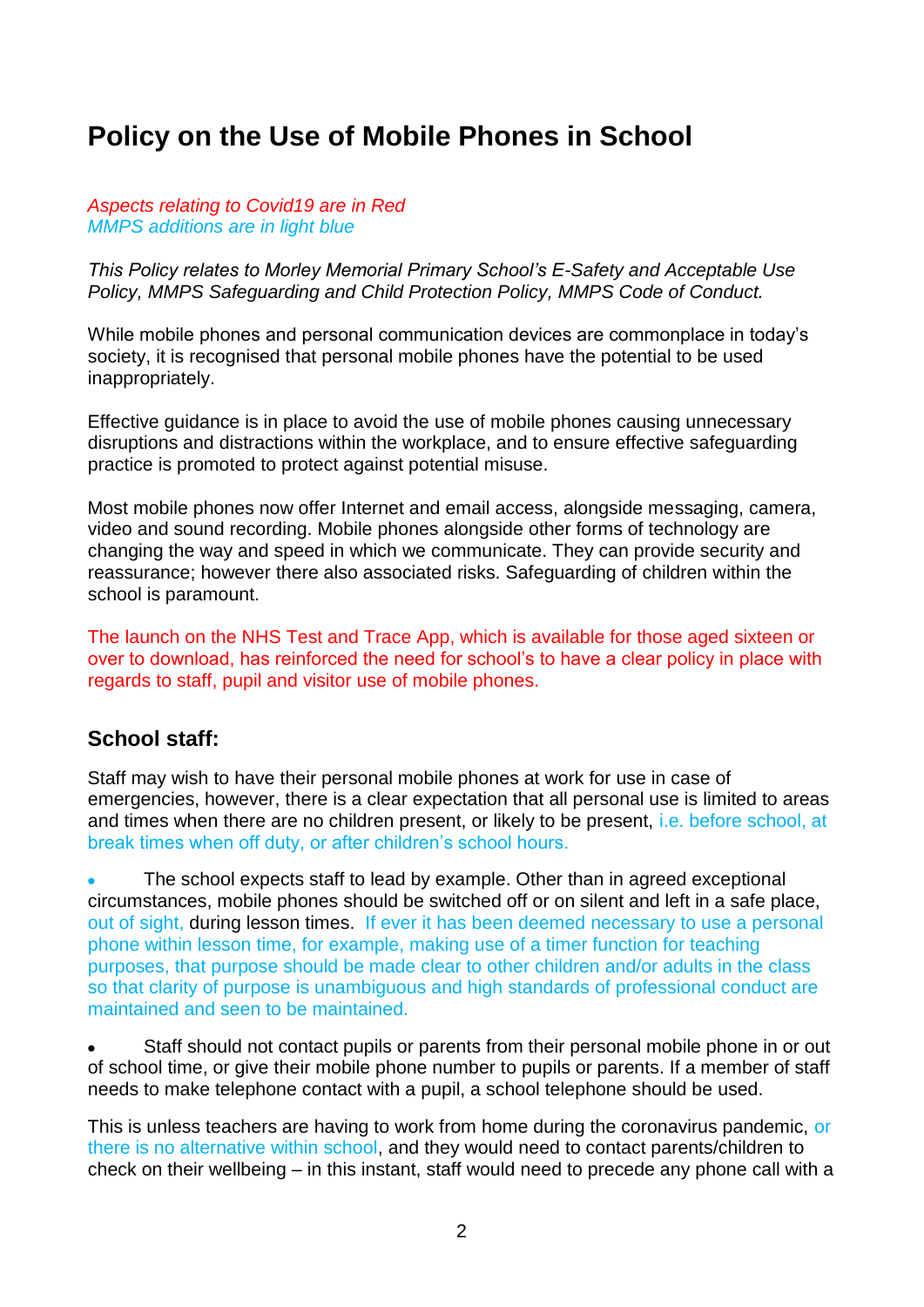blocking system so their phone number is not shared with parents/carers  $-$  e.g. dial 141 first to withhold the callers number.

**•** Staff should never send to, or accept from, colleagues or pupils, texts or images that could be viewed as inappropriate in any way.

**•** Staff are not permitted to take photos or videos of pupils. If photos or videos are being taken as part of the school curriculum or for a professional capacity, the schools equipment will be used for this. Staff should not allow themselves to be photographed by a pupil(s).

**•** In circumstances such as outings and off site visits, staff will agree with their Line Manager the appropriate use of personal mobile phones in the event of an emergency.

**•** Whilst school staff are encouraged to download the NHS Test and Trace App to their personal devices to support contact tracing, there is no need for personal devices to remain switched on or to be carried upon the staff member's person for the purposes of Test and Trace. Staff are advised to pause the app upon arrival at school and store their phone in the usual way. In the event of a school based contact of a staff member testing positive for Covid-19, existing school protocols would enable close contacts to be traced as guided by Public Health. This includes: staff members avoiding skin to skin contact with students; staff members avoiding congregating in areas where social distancing cannot be maintained like staff rooms; seating plans in place for all lessons being adhered to; children being organised into bubbles and contact between bubbles kept to a minimum; staff members who teach across bubbles maintaining a distance of 2m from pupils wherever possible.

This guidance should be seen as a safeguard for members of staff and the school. Any breach of school policy may result in disciplinary action against that member of staff.

## **Pupils:**

#### **Primary**

**•** Pupils are dissuaded from bringing mobile phones to school. If it is deemed necessary for a pupil to bring a mobile phone to school, (e.g. in the case of older pupils because they travel to and from school independently), then the expectation is that the pupil hands their phone in to the class teacher at the start of the school day. Phones are returned to pupils at the end of the school day.

**•** Pupil under the age of 16 cannot download the NHS Test and Trace App so there is no need for any amendment to the above arrangements.

#### **Parents, visitors and contractors:**

Parents, visitors and contractors are respectfully requested not to use their mobile phones at all in any area where children/young people are present. Should phone calls and/or texts need to be taken or made, use is restricted to those areas not accessed by children to avoid any unnecessary disturbance or disruption to others.

Photos of children must not be taken without prior discussion with a member of the Senior Management Team and in accordance with the General Data Protection Regulations (GDPR) and the Data Protection Act 2018 and using the 'Use of images consent form' (please refer to the school's document "Guidance for schools and other establishments on the use of images".)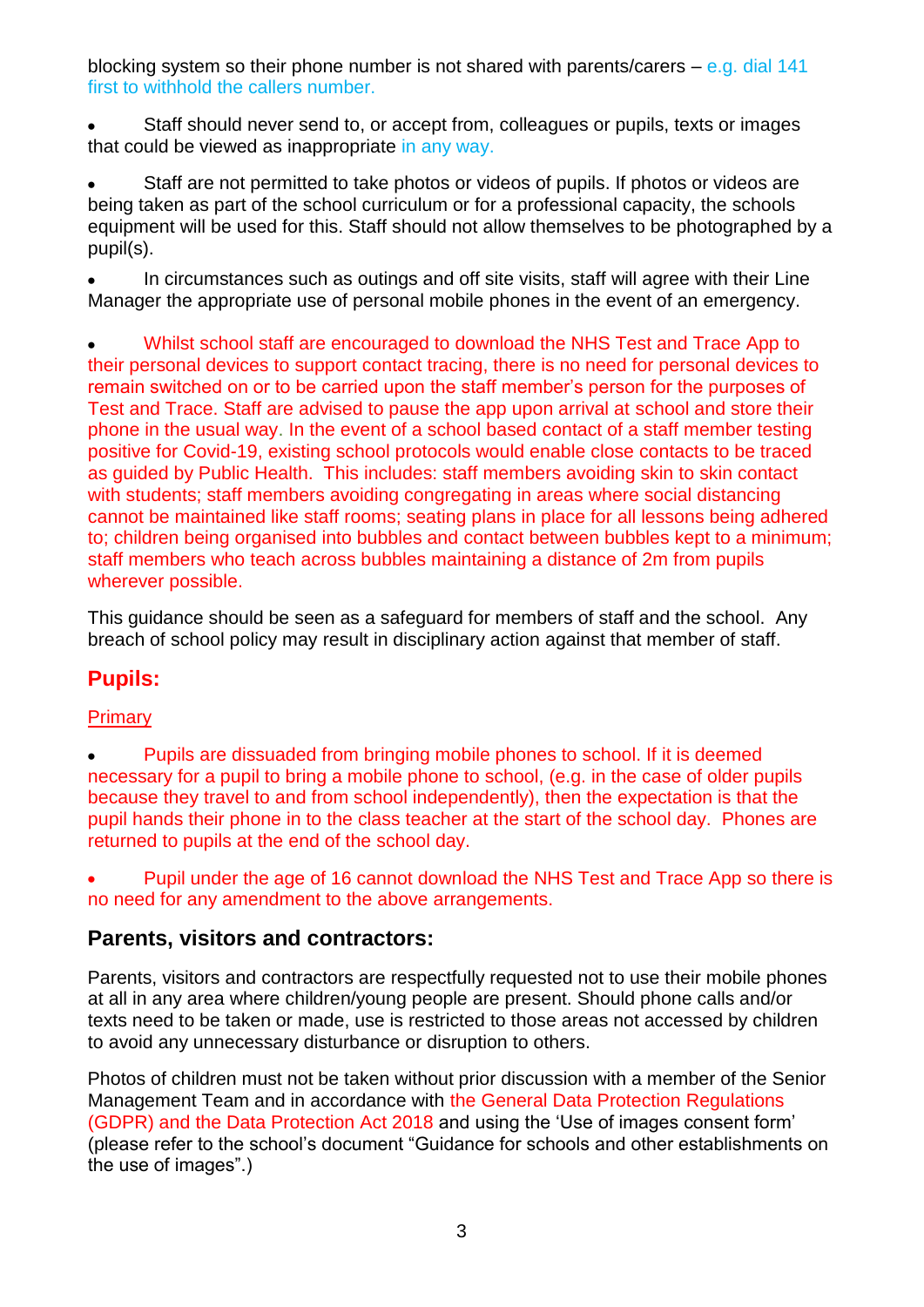Any individual bringing a personal device into the school must ensure that it contains no inappropriate or illegal content.

The School will not be displaying a QR code for the NHS Test and Trace programme, We continue to expect visitors not to use their phone on the school site/in areas where children/young people are present including for the purposes of the NHS Test and Trace App as our own arrangements enable contact tracing.

In the event of a school based contact of a visitor testing positive for Covid-19, existing school protocols would enable close contacts to be traced as guided by Public Health England. As part of our Covid-19 risk assessment, visits to the school are limited to critical business only. In the event of a visitor coming on site they are required to observe social distancing, remaining at least 2m from pupils and staff at all times. If parents/carers need to come on site, for example to collect a child who is displaying symptoms of Covid-19, they are asked to observe social distancing from anyone who is not in their household whilst on the school site. In these circumstances the school's signing in/out arrangements would document this visit.